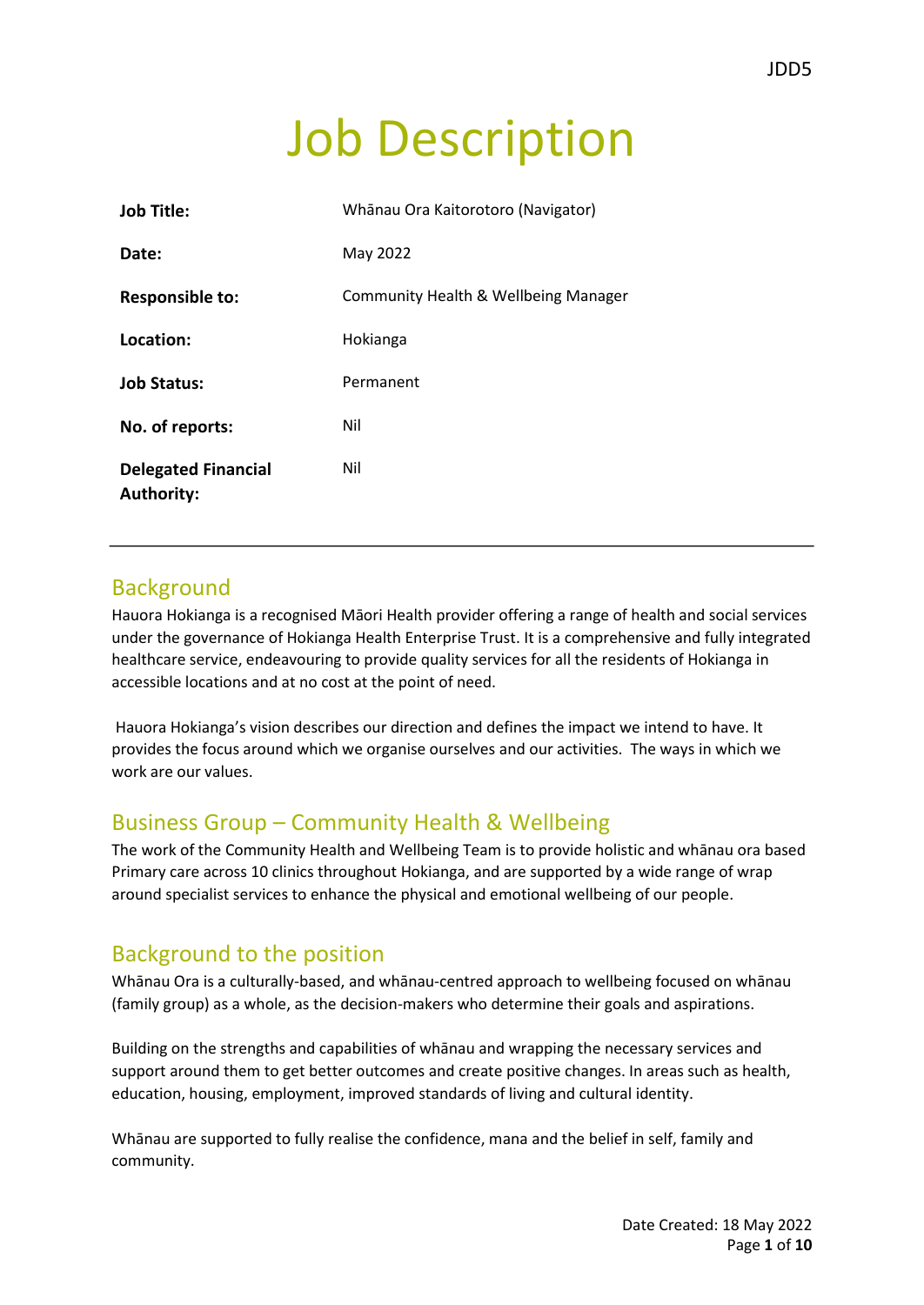Whānau often have complex needs. Specialist Navigators assist priority whānau in accessing integrated care and support. When obstacles stand in their way, they are supported to move from crisis into planning for their future.

## Job Purpose

The purpose of the Whānau Ora Kaitorotoro (Navigator) position is to provide coordination and/or facilitating activities, services and opportunities to support the aspirations of whānau to become selfmanaging and take responsibility for their health, economic, cultural, social development and wellbeing.

In order to support whanau to achieve their maximum health and wellbeing, this role will:

- Engage and identify whānau who align to the priority whānau ora outcomes as determined by the Whānau Ora partners
- Undertake detailed assessments of these priority whānau who align to the priority whānau outcomes as determined by the Whānau Ora partners
- Develop detailed whānau ora plans for each of the priority whānau
- Depending on your priority whānau ora outcome focus area/s, support each priority whānau to progress towards achieving their sought outcomes
- Collect information (e.g. activities, achievements) of each **unique** priority whānau journey to show the progress towards the achievements of the outcomes
- Progression of priority whānau towards achievement of outcomes

## Key Accountabilities

The requirements set out below provide a clear framework of the key requirements, but do not in any way limit the boundaries of activity the role is responsible for.

Other duties may be allocated by the Community Health and Wellbeing Manager in accordance with the job purpose and objectives of this role.

| <b>Key Tasks</b>                                                                                                                                                                                                                                                                                                                                                                                                                                                                                                                | <b>Performance Measures</b>                                                                                                                                                                                                                                                                                                                                                                                                           |
|---------------------------------------------------------------------------------------------------------------------------------------------------------------------------------------------------------------------------------------------------------------------------------------------------------------------------------------------------------------------------------------------------------------------------------------------------------------------------------------------------------------------------------|---------------------------------------------------------------------------------------------------------------------------------------------------------------------------------------------------------------------------------------------------------------------------------------------------------------------------------------------------------------------------------------------------------------------------------------|
| Engage with whanau to undertake<br>whanau planning process and broker<br>linkages to support whanau plans<br>Coordinate whanau-centric case<br>management and/or support with<br>whanau<br>Ensure plans include whanau profile,<br>$\bullet$<br>outcomes, measures and whanau<br>evaluation<br>Ensure appropriate cultural practices<br>are demonstrated when working with<br>whanau and external agencies<br>Undertake other tasks across the<br>$\bullet$<br>collective as required to support<br>integrated service delivery | Whanau ora plans are completed with<br>whanau and within agreed time frames<br>Allocated caseloads are maintained<br>$\bullet$<br>Evidence of an integrated approach is<br>$\bullet$<br>reflected in whanau ora plans, goals,<br>measures and outcomes<br>Evidence of cultural practices as is<br>appropriate for the whanau, in case<br>notes<br>Evidence of integrated work practice<br>Whanau report high level of<br>satisfaction |

## *1. Whānau receive a high quality service, provided from a whānau ora based perspective*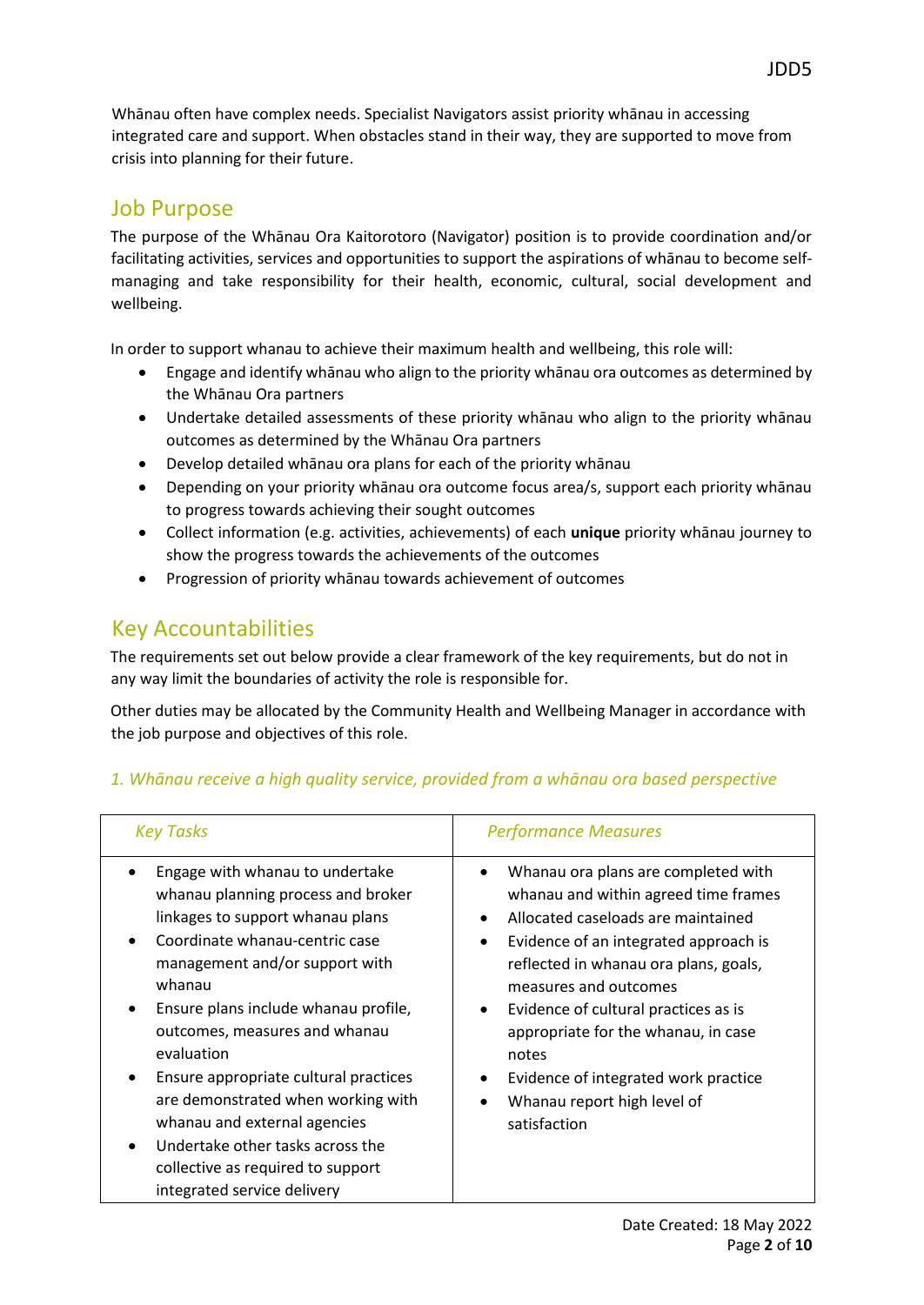*2. Relevant sector groups (such as government agencies and community groups) that may be involved in the delivery of support services to whanau are liaised with in a professional manner*

| <b>Key Tasks</b>                                                                                                                                                                        | <b>Performance Measures</b>                                                                                                                                   |
|-----------------------------------------------------------------------------------------------------------------------------------------------------------------------------------------|---------------------------------------------------------------------------------------------------------------------------------------------------------------|
| Provide leadership in collaborating with<br>$\bullet$<br>other agencies and interest groups in<br>the local community, who support the<br>whanau to achieve their goals and<br>outcomes | Positive feedback from the whanau<br>$\bullet$<br>and community and from evaluations<br>by clients and whanau<br>Comprehensive network directory<br>developed |
| Network with groups and agencies that<br>$\bullet$<br>would benefit whanau                                                                                                              |                                                                                                                                                               |
| Positively promote the kaupapa of<br>٠<br>the Collective                                                                                                                                |                                                                                                                                                               |

### *3. Support integrated service delivery and transformational change within the collective*

| <b>Key Tasks</b>                                                                                                                                                                                                                              | <b>Performance Measures</b>                                                                                                                                                                                                                   |
|-----------------------------------------------------------------------------------------------------------------------------------------------------------------------------------------------------------------------------------------------|-----------------------------------------------------------------------------------------------------------------------------------------------------------------------------------------------------------------------------------------------|
| Complete activities in the Navigator<br>workplan<br>Take a lead role in quality assurance<br>$\bullet$<br>regarding new processes<br>Take a lead role in whanau ora change<br>$\bullet$<br>management<br>Communicate key messages effectively | Annual quality indicators are met-how<br>$\bullet$<br>well did we do?<br>Annual quality objectives are met<br>$\bullet$<br>Change management surveys are<br>٠<br>positive<br>Staff report clear understanding of key<br>$\bullet$<br>messages |

#### *4. Training and facilitation*

| <b>Key Tasks</b>                           | <b>Performance Measures</b>             |
|--------------------------------------------|-----------------------------------------|
| Provide and /or support core training      | Training completed to agreed standard   |
| and facilitation to staff as identified in | $\bullet$                               |
| the Collective's workforce development     | Positive feedback and increase in staff |
| plan                                       | competence                              |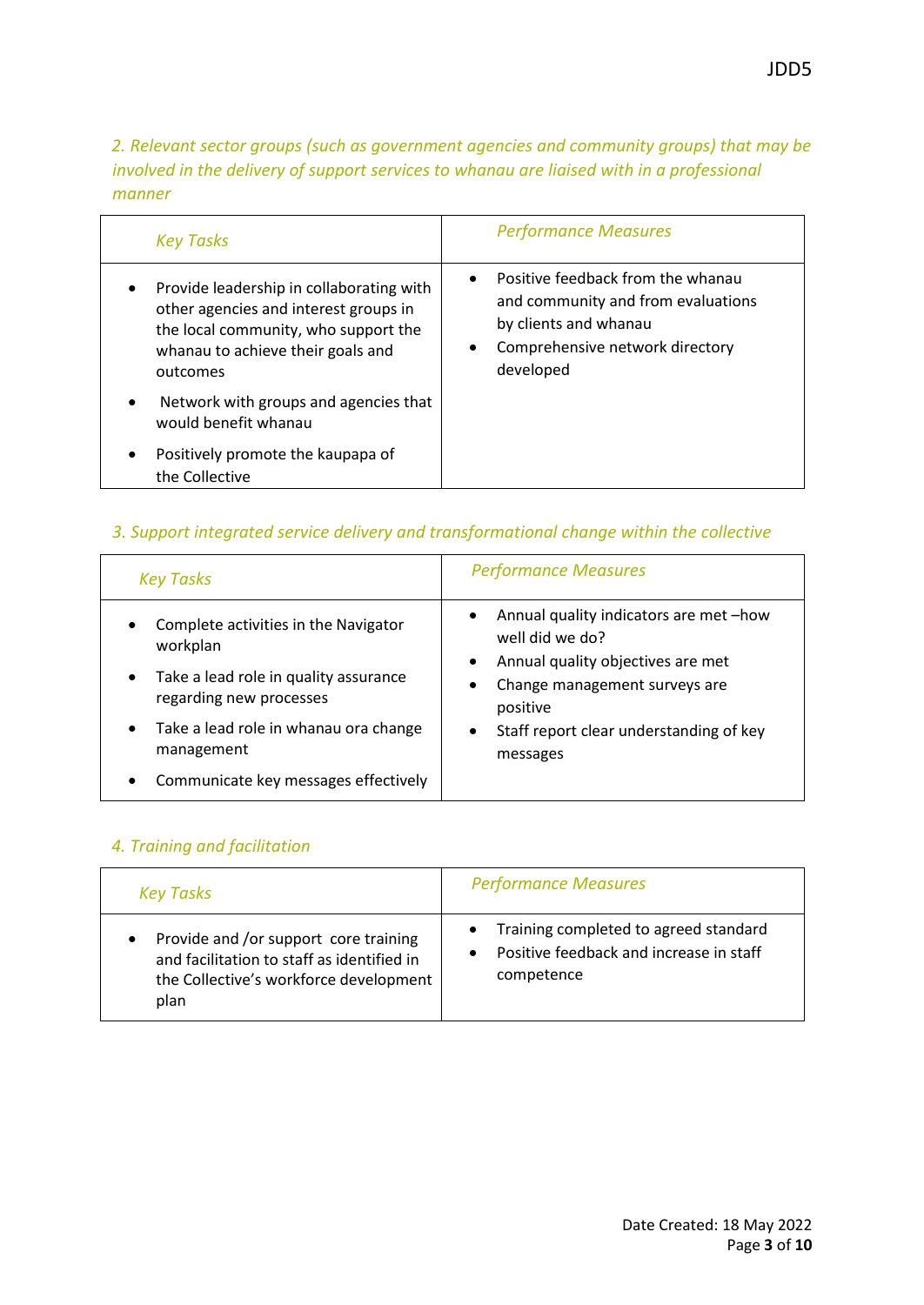## *5. Adherence to relevant guidelines, practice codes, legislation, and other best practice standards*

| <b>Key Tasks</b>                                                                                                                                                                                                                                                                                                                                                                                    | <b>Performance Measures</b>                                                                                                                                                                                                            |
|-----------------------------------------------------------------------------------------------------------------------------------------------------------------------------------------------------------------------------------------------------------------------------------------------------------------------------------------------------------------------------------------------------|----------------------------------------------------------------------------------------------------------------------------------------------------------------------------------------------------------------------------------------|
| Abide by organisational policy and<br>procedural guidelines, and apply<br>"best practice" appropriate to the<br>role<br>Ensure practice is consistent with Te<br>Tiriti O Waitangi principles<br>Ensure up-to-date knowledge is<br>$\bullet$<br>maintained for relevant professional<br>practice<br>Ensure all relevant standards /<br>registrations are maintained and<br>documentation is updated | Activities are consistent with:<br>Te Tiriti O Waitangi<br>$\circ$<br>Relevant standards met<br>$\circ$<br>Good practice standards and<br>$\circ$<br>demonstrated<br>Relevant professional registrations are<br>current as appropriate |

## *6. Administration, reporting and database requirements*

| <b>Key Tasks</b>                                                                                                                                                                                                                                                                                                                                                                                                                | <b>Performance Measures</b>                                                                                                                                                                                                                                                                                        |
|---------------------------------------------------------------------------------------------------------------------------------------------------------------------------------------------------------------------------------------------------------------------------------------------------------------------------------------------------------------------------------------------------------------------------------|--------------------------------------------------------------------------------------------------------------------------------------------------------------------------------------------------------------------------------------------------------------------------------------------------------------------|
| Complete administrative and<br>professional responsibilities<br>Attend and participate in<br>designated meetings<br>Meet monthly and other meetings<br>as agreed with Ngati Hine project<br>manager<br>Complete key reporting measures<br>on time and report on a monthly<br>basis, in an accurate and<br>appropriate format, using the<br>reporting template<br>Identify, alert and manage risk to<br>the service or programme | All administration activities are up to<br>٠<br>date, i.e.:<br>Records are current, accurate and<br>$\bullet$<br>documented within the specified<br>timeframes<br><b>Regular Attendance</b><br>٠<br>Ensure timely and accurate reportage.<br>Ensure early reporting of any risk, or<br>$\bullet$<br>potential risk |

## *8. Quality and Continuous Improvement*

| <b>Key Tasks</b>                                                                                                                                                                                                                                           | <b>Performance Measures</b>                                                                                                                                                                                                                                                                                         |
|------------------------------------------------------------------------------------------------------------------------------------------------------------------------------------------------------------------------------------------------------------|---------------------------------------------------------------------------------------------------------------------------------------------------------------------------------------------------------------------------------------------------------------------------------------------------------------------|
| Actively participate in continuous<br>quality improvement to support a<br>high standard of delivery.<br>Support opportunities for<br>individuals and whanau to provide<br>feedback on their experiences and<br>recommend opportunities for<br>improvement. | Systems are in place that demonstrate<br>$\bullet$<br>best practice guidelines are utilised<br>Demonstrated evidence of whanau<br>$\bullet$<br>contributing to quality improvement<br>Audit and certification results show<br>$\bullet$<br>compliance with all legislative<br>requirements and quality<br>standards |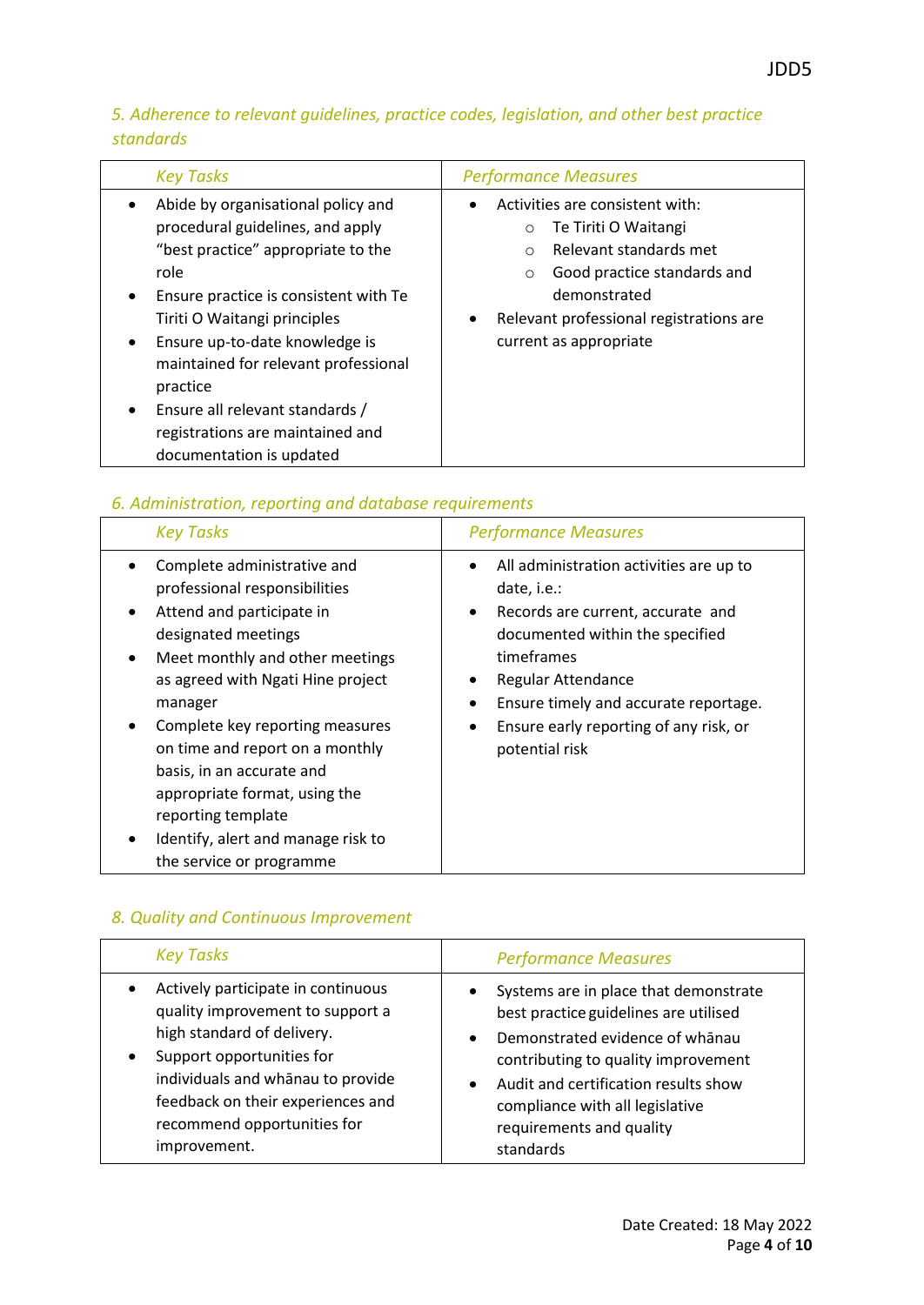### *9. Health and Safety*

| <b>Key Tasks</b>                                                                                                                                                                                                                                                                                              | <b>Performance Measures</b>                                                                                                                                                                      |
|---------------------------------------------------------------------------------------------------------------------------------------------------------------------------------------------------------------------------------------------------------------------------------------------------------------|--------------------------------------------------------------------------------------------------------------------------------------------------------------------------------------------------|
| Demonstrate a good understanding<br>of Health and Safety in the<br>healthcare environment<br>Model Health and Safety focussed<br>$\bullet$<br>behaviours and engagement at all<br>levels<br>Liaise with the Community Health<br>$\bullet$<br>and Wellbeing Manager and the<br>Health and Safety Co-ordinator. | • Health and safety issues are responded<br>to promptly, assessing and undertaking<br>appropriate corrective actions, and<br>completing the in-house reporting<br>procedures in a timely manner. |

# Key Relationships

All employees have a responsibility for managing relationships in some or all of the key sectors we interface with. In this role, key relationships are expected to be developed, as follows:

#### **Internal**

| Who                                                 | For what purpose                                                                                                                                                                                                                                                                                                                                                                                                                                                                                                                                                                                                                                                                                                                                                                                                                                                                                                                                                                                                                                                                            |
|-----------------------------------------------------|---------------------------------------------------------------------------------------------------------------------------------------------------------------------------------------------------------------------------------------------------------------------------------------------------------------------------------------------------------------------------------------------------------------------------------------------------------------------------------------------------------------------------------------------------------------------------------------------------------------------------------------------------------------------------------------------------------------------------------------------------------------------------------------------------------------------------------------------------------------------------------------------------------------------------------------------------------------------------------------------------------------------------------------------------------------------------------------------|
| Ngati Hine project team,<br>Hauora Hokianga kaimahi | Approachable and reliable team player who<br>contributes positively to the overall high performance<br>of the organisation<br>Establish and maintain constructive, effective working<br>$\bullet$<br>relationships at all levels to facilitate collaborative<br>working and the provision of integrated advice and<br>support<br>Seek collegial input and support for own<br>$\bullet$<br>development, well-being and input to best practice<br>Prepare well for and attend meetings relevant to the<br>$\bullet$<br>role and delivery of essential services<br>Model the behaviours expected from others<br>$\bullet$<br>Respond in a timely and professional manner to gain<br>$\bullet$<br>traction and engage others with the needs of the<br>Whānau Ora Kaitorotoro role and Whānau in your<br>care<br>Contribute to the culture, development and<br>$\bullet$<br>continuing performance improvement of Hauora<br>Hokianga<br>Undertake other reasonable duties as required<br>$\bullet$<br>relating to the function of the Community Health and<br>Wellbeing Team and Hauora Hokianga |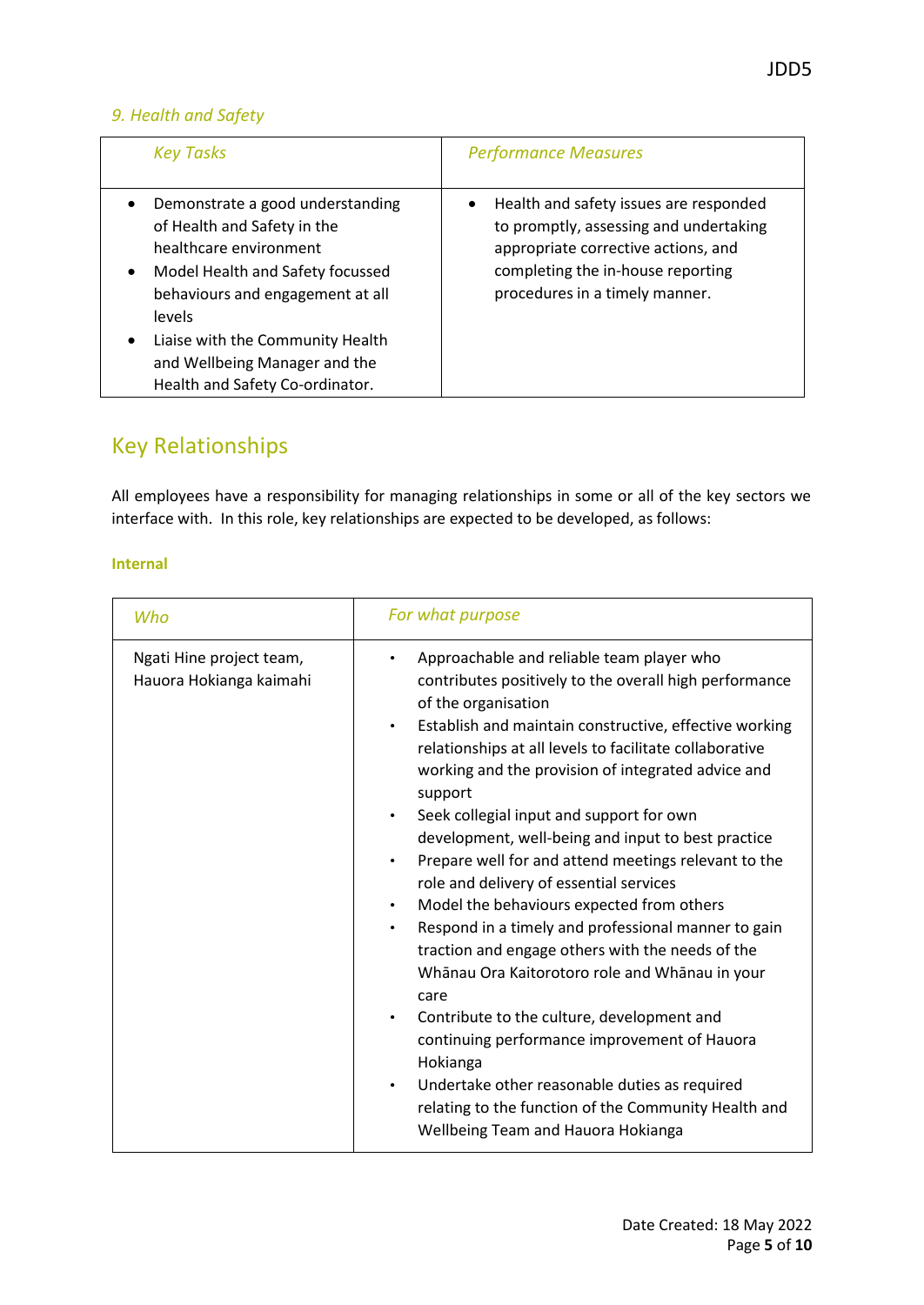| Health Improvement<br>Practitioner<br><b>Health Coach</b><br><b>Community Development</b><br>Primary Mental Health team<br>Clinical team<br>Hospital Clinical team | Enable others to understand the Whanau ora<br>$\bullet$<br>approach and how your input can help them deliver<br>more effectively<br>Work collaboratively to provide integrated advice and<br>$\bullet$<br>ensure appropriate support<br>Provide a positive contribution to the functioning of<br>$\bullet$<br>the Community Services Team and the wider<br>organisation<br>Ensure delivery of high-quality engagement and<br>$\bullet$<br>positive options for whanau<br>Develop good relationships, maintain effective<br>$\bullet$<br>records and ensure referrals are appropriately<br>documented and responded to<br>Ensure good communications - language, tone and<br>$\bullet$<br>content appropriate to recipient |
|--------------------------------------------------------------------------------------------------------------------------------------------------------------------|---------------------------------------------------------------------------------------------------------------------------------------------------------------------------------------------------------------------------------------------------------------------------------------------------------------------------------------------------------------------------------------------------------------------------------------------------------------------------------------------------------------------------------------------------------------------------------------------------------------------------------------------------------------------------------------------------------------------------|
| <b>Senior Managers</b><br>Other internal stakeholders                                                                                                              | Identify best channels for engagement and delivery of<br>Whanau ora focussed information and support<br>Provide timely and appropriate input / feedback to<br>$\bullet$<br>enable well-informed management decisions<br>Recognise and respond to the need for input, support<br>$\bullet$<br>and advice from managers and those in other work<br>areas                                                                                                                                                                                                                                                                                                                                                                    |

#### **External**

| Who                                                                                                                                                        | For what purpose                                                                                                                                                                                                                                                                                                                       |
|------------------------------------------------------------------------------------------------------------------------------------------------------------|----------------------------------------------------------------------------------------------------------------------------------------------------------------------------------------------------------------------------------------------------------------------------------------------------------------------------------------|
| • Whanau, Health, Education and<br>Social service providers<br>External stakeholders, e.g.:<br>٠<br>Primary Health Organisations;<br>District Heath Board; | Build trust and confidence while maintaining<br>$\bullet$<br>confidentiality to inform and support effective and<br>appropriate client care<br>Ensure individuals and whanau are given optimum<br>$\bullet$<br>advice in an appropriate manner                                                                                         |
| Government agencies;<br>Community agencies; NGO's<br>Other Navigators throughout<br>Tai Tokerau                                                            | Ensure Whānau ora plans and delivery are appropriate<br>$\bullet$<br>reflect the identified needs of the individual<br>Health objectives are set in conjunction with the<br>٠<br>individual / whānau, clinical and other health workers<br>As appropriate, work collaboratively to establish<br>productive and positive relationships. |
|                                                                                                                                                            | Manage relationships in a manner that represents<br>Health values and<br>Hokianga<br>commitment<br>tο<br>excellence.                                                                                                                                                                                                                   |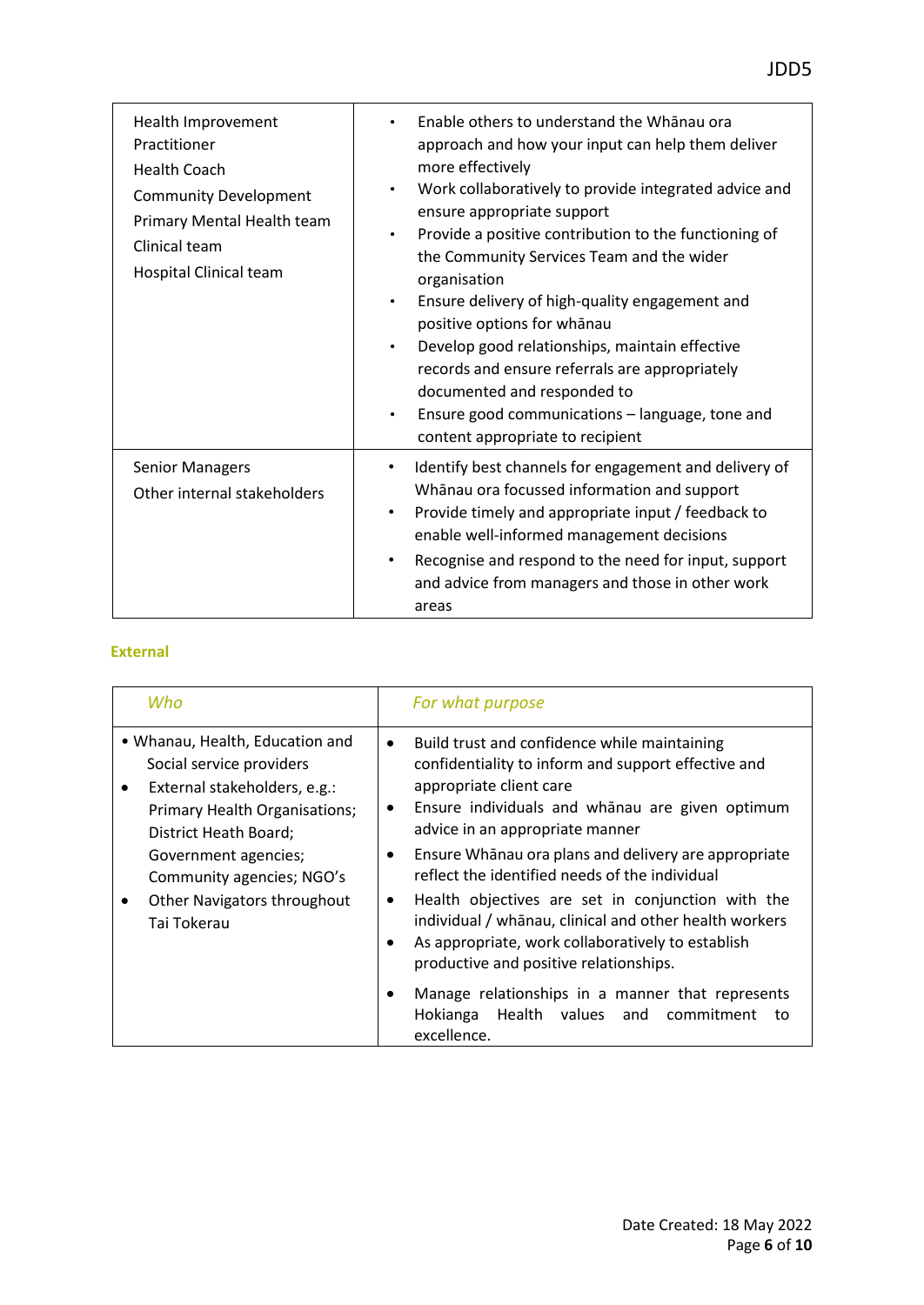## Person Specification

#### **Education/qualifications**

- NZ Diploma in Whānau Ora (Level 5) or a willingness to undertake a NZ Diploma in Whānau Ora
- Full and current Drivers Licence

#### **Experience, skills and knowledge**

#### **Essential**

- A working knowledge of the Whānau Ora model of care, principles and values
- Demonstrable experience with whānau and community engagement
- Understanding of working with agencies, sectors locally, regionally, nationally
- Ability to work closely with communities when planning and delivering service.
- Strong communication skills, both written and verbal.
- Has the necessary skills to handle confidential or controversial information with sensitivity, discretion, and professionalism, understanding that all such knowledge remains confidential to the organisation and, within the organisation used only for the purpose originally collected.
- Excellent organising and time management skills.
- Knowledge and proficiency with Microsoft Office applications, particularly Word, Outlook, and Excel.
- Skills in facilitation of groups.
- Strong interpersonal and relationship building skills.
- Excellent organisational and time management skills, and ability to prioritise and manage conflict.
- Recognises clients' rights to be treated as an individual and with equity.
- Ability to act with sensitivity to residents right to privacy and confidentiality.

#### **Desirable**

- Good knowledge of local community networks and services for whānau
- Knowledge of the Treaty of Waitangi, Tikanga Māori and Te Reo Māori
- Knowledge of Hokianga tikanga
- Ability to uphold and apply kaupapa Māori in role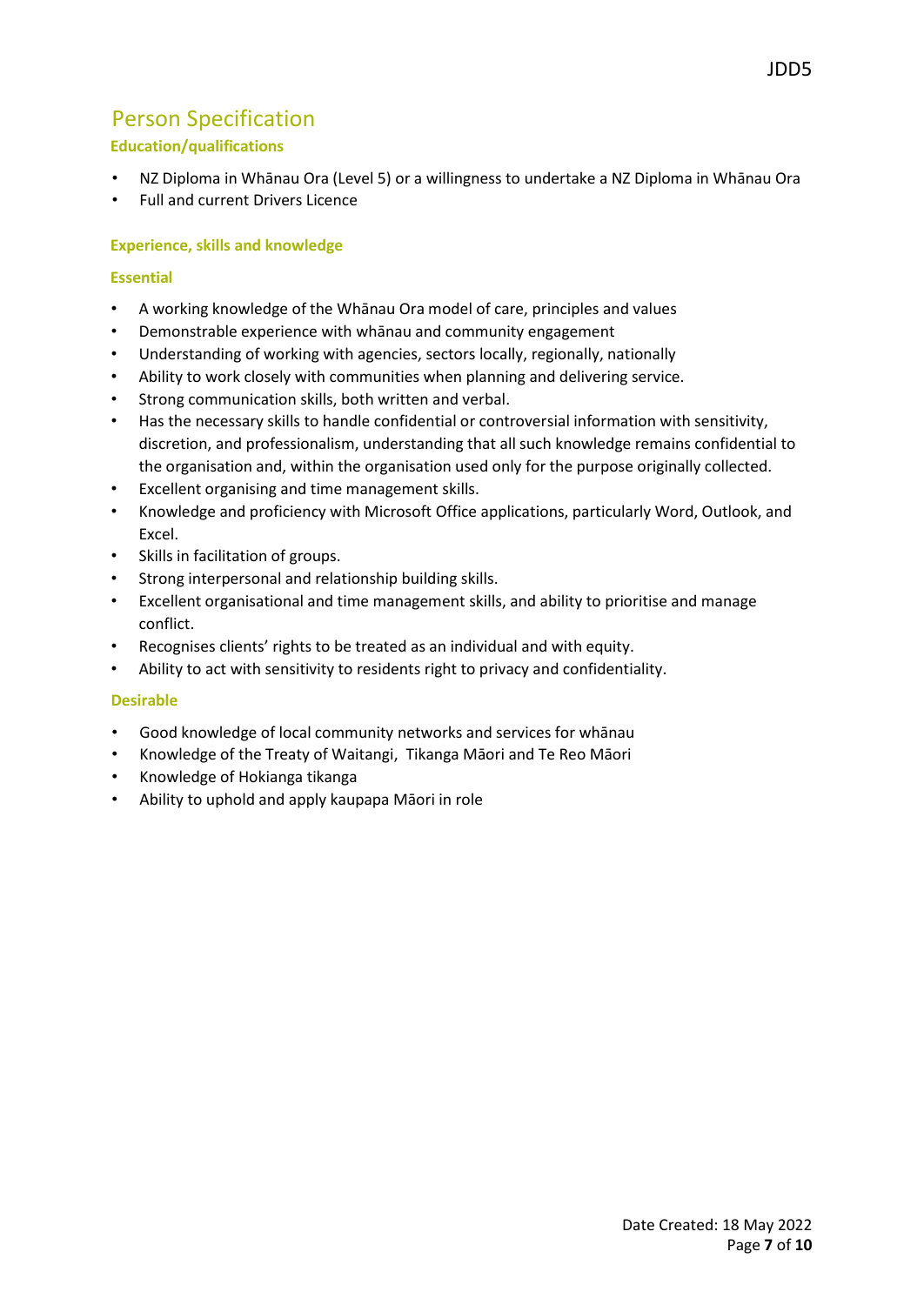# Core Hauora Hokianga Competencies

Hokianga Health has established core competencies for all roles across the organisation and all employees are expected to model these behaviours and values which enable us to work at our best.

| <b>Competency Descriptor</b>                                                                                                                                                                                                                                                                                                                                                   | <b>Expected Behaviour</b>                                                                                                                                                                                                                                                                                                                                                                                                                                                                                                                                                                                                                                                                   |
|--------------------------------------------------------------------------------------------------------------------------------------------------------------------------------------------------------------------------------------------------------------------------------------------------------------------------------------------------------------------------------|---------------------------------------------------------------------------------------------------------------------------------------------------------------------------------------------------------------------------------------------------------------------------------------------------------------------------------------------------------------------------------------------------------------------------------------------------------------------------------------------------------------------------------------------------------------------------------------------------------------------------------------------------------------------------------------------|
| <b>Customer Focus:</b><br>Provides excellent service to meet<br>internal resident and external client<br>needs.<br>Understands the needs of the<br>resident/client and looks for ways to<br>provide added value.                                                                                                                                                               | Recognises the importance of valuing customers and<br>$\bullet$<br>provides excellent service to meet internal resident,<br>external client and stakeholder needs<br>Listens and proactively seeks to understand the<br>٠<br>expectations and needs of the resident/client<br>Ability to deliver effectively under pressure,<br>$\bullet$<br>expressing sound clinical judgment and maintaining<br>excellent customer service at all times<br>Looks for ways to provide added value<br>٠<br>Proactively seeks resident, client and stakeholder<br>$\bullet$<br>feedback<br>Fosters good relationships with residents, clients and<br>٠<br>stakeholders through consultation and partnership |
| <b>Communication:</b><br>Demonstrates an understanding of the<br>views of others and communicates in a<br>genuine and practical manner using<br>appropriate language.<br>Actively listens to views and concerns of<br>others. Adapts communication approach<br>to fit situation. Conveys and receives<br>information effectively and builds<br>positive working relationships. | Excellent communication skills, written and oral, with<br>$\bullet$<br>the ability to communicate clearly, concisely and in<br>plain language<br>Communicates in a professional manner with key<br>$\bullet$<br>stakeholders at all levels<br>Actively listens and observes non-verbal cues to<br>$\bullet$<br>inform communication approach<br>Positive attitude, a pleasant disposition, be innovative<br>$\bullet$<br>and creative<br>Self-aware and approachable<br>$\bullet$<br>Represent the team to the wider community<br>$\bullet$                                                                                                                                                 |
| <b>Collaboration:</b><br>Willingness and ability to work in a<br>cooperative and helpful manner with<br>others (as opposed to independently).<br>Focuses on team goals as well as your<br>own and to actively assist team members<br>to achieve common goals. Shares<br>collective responsibility for all aspects of<br>the team's objectives.                                 | Excellent influencing and persuading skills<br>$\bullet$<br>Treats others with respect and dignity<br>$\bullet$<br>Able to work effectively and independently as part of<br>$\bullet$<br>a multi-disciplinary team<br>Supports others in the team and has consideration for<br>$\bullet$<br>their needs and skills<br>Identifies and promotes opportunities for<br>$\bullet$<br>collaboration and works with others regardless of<br>functional boundaries                                                                                                                                                                                                                                  |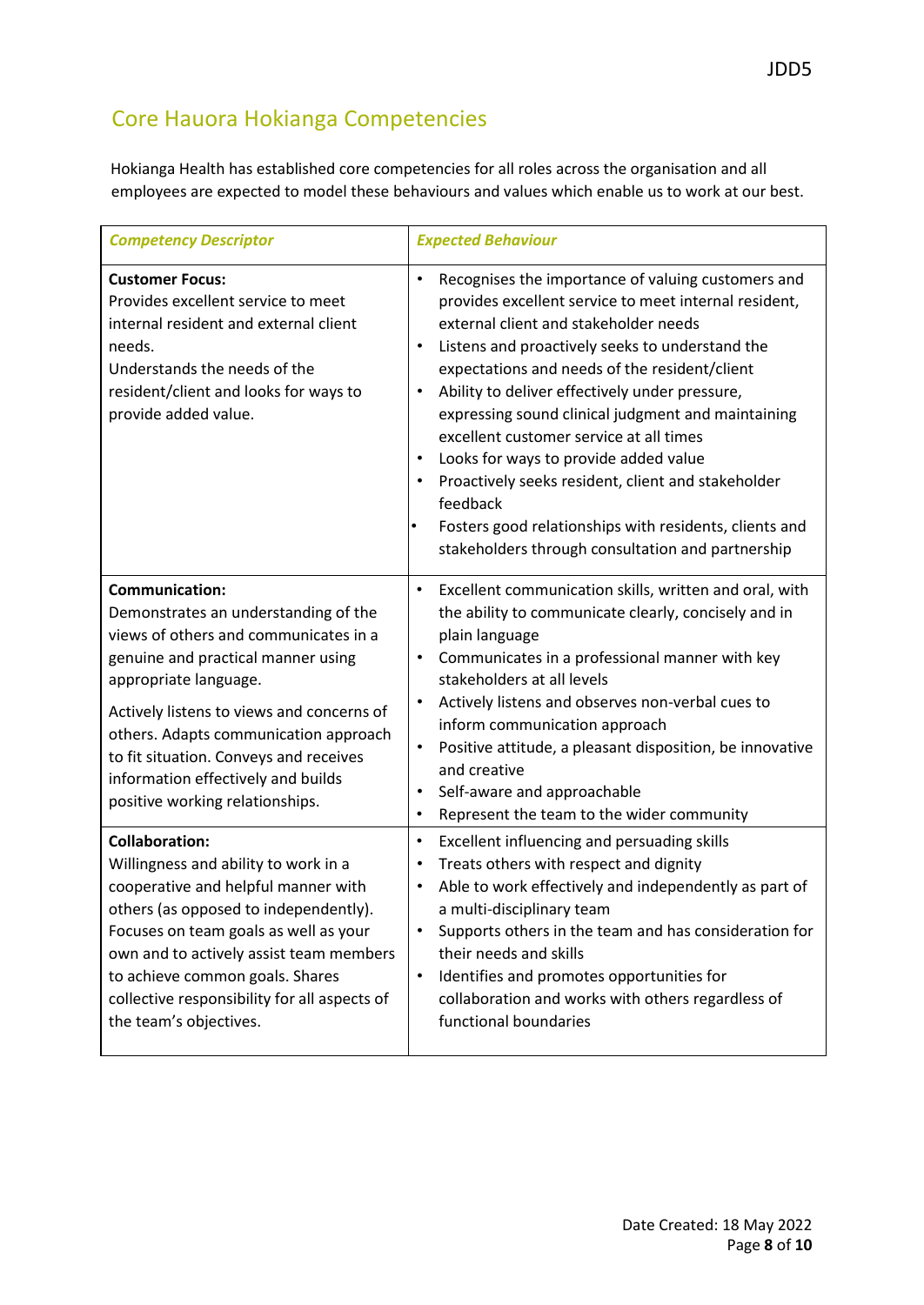| <b>Continuous Improvement:</b><br>Sets and meets challenging goals,<br>creating own measures and consistently<br>seek ways of improving performance.<br>Aware of own shortcomings and<br>opportunities for improvement and takes<br>charge of personal development.                                                                                           | Makes suggestions for improvements to current ways<br>$\bullet$<br>of working<br>Routinely works to improve efficiency, the quality of<br>$\bullet$<br>clinical practice, and service delivery<br>Keeps own skills up-to-date and continues to update<br>$\bullet$<br>and develop a depth and breadth of knowledge                                                                                                                                                                                            |
|---------------------------------------------------------------------------------------------------------------------------------------------------------------------------------------------------------------------------------------------------------------------------------------------------------------------------------------------------------------|---------------------------------------------------------------------------------------------------------------------------------------------------------------------------------------------------------------------------------------------------------------------------------------------------------------------------------------------------------------------------------------------------------------------------------------------------------------------------------------------------------------|
| Innovation:<br>Identifies novel approaches for<br>completing work more effectively or<br>efficiently and works within the<br>established system to push for a smarter,<br>better way.                                                                                                                                                                         | Works to develop new approaches when problem-<br>$\bullet$<br>solving; seeks ideas, input and suggestions from<br>others as appropriate<br>Suggests new ways to improve the quality of products<br>$\bullet$<br>or services - continuous improvement<br>Identifies new ideas, solutions, or directions in dealing<br>$\bullet$<br>with daily situation                                                                                                                                                        |
| <b>Action Orientation:</b><br>Performs work with energy and drive;<br>values planning, but is able to take quick,<br>decisive action when an opportunity<br>presents itself.                                                                                                                                                                                  | Well-developed problem-solving skills, with the ability<br>٠<br>to develop pragmatic solutions with successful<br>outcomes<br>Sets realistic targets and achieves results, overcomes<br>$\bullet$<br>obstacles, accepts responsibility<br>Establishes and applies appropriate standards, and<br>sets clear responsibilities<br>Informs and supports a results-oriented environment,<br>and follows through on actions                                                                                         |
| <b>Planning and Organising:</b><br>Organises own time effectively, creates<br>own work plan/s and timelines. Prioritises<br>and prepares in advance to ensure<br>realistic timeframes. Visualises the<br>sequence of actions needed to achieve a<br>specific goal, how to estimate the<br>resources required and identify potential<br>risks and mitigations. | Excellent organisational skills, prioritising and<br>$\bullet$<br>managing time in a fast paced / busy environment<br>Provides work on time and to required standard<br>$\bullet$<br>Plans a wide range of simple tasks or a small number<br>of complex ones<br>Workload delivered within deadlines and to agreed<br>standards<br>Supports clearly structured orientation to new staff to<br>$\bullet$<br>engage well, enable good integration to the team, and<br>enable effective, confident work practices |
| <b>Agility and Flexibility:</b><br>Adapts and works effectively in different<br>situations and able to carry out a range of<br>tasks, remaining calm and level headed<br>under pressure. Remains positive and<br>puts challenges in perspective.                                                                                                              | Reliable and flexible in response to work priorities,<br>$\bullet$<br>issues and pressures<br>Agile and adaptable, with a positive outlook<br>$\bullet$<br>Receptive and contributes to new ideas and<br>$\bullet$<br>approaches and adapts accordingly<br>Handles conflicting priorities and deals with the<br>$\bullet$<br>unexpected.                                                                                                                                                                      |